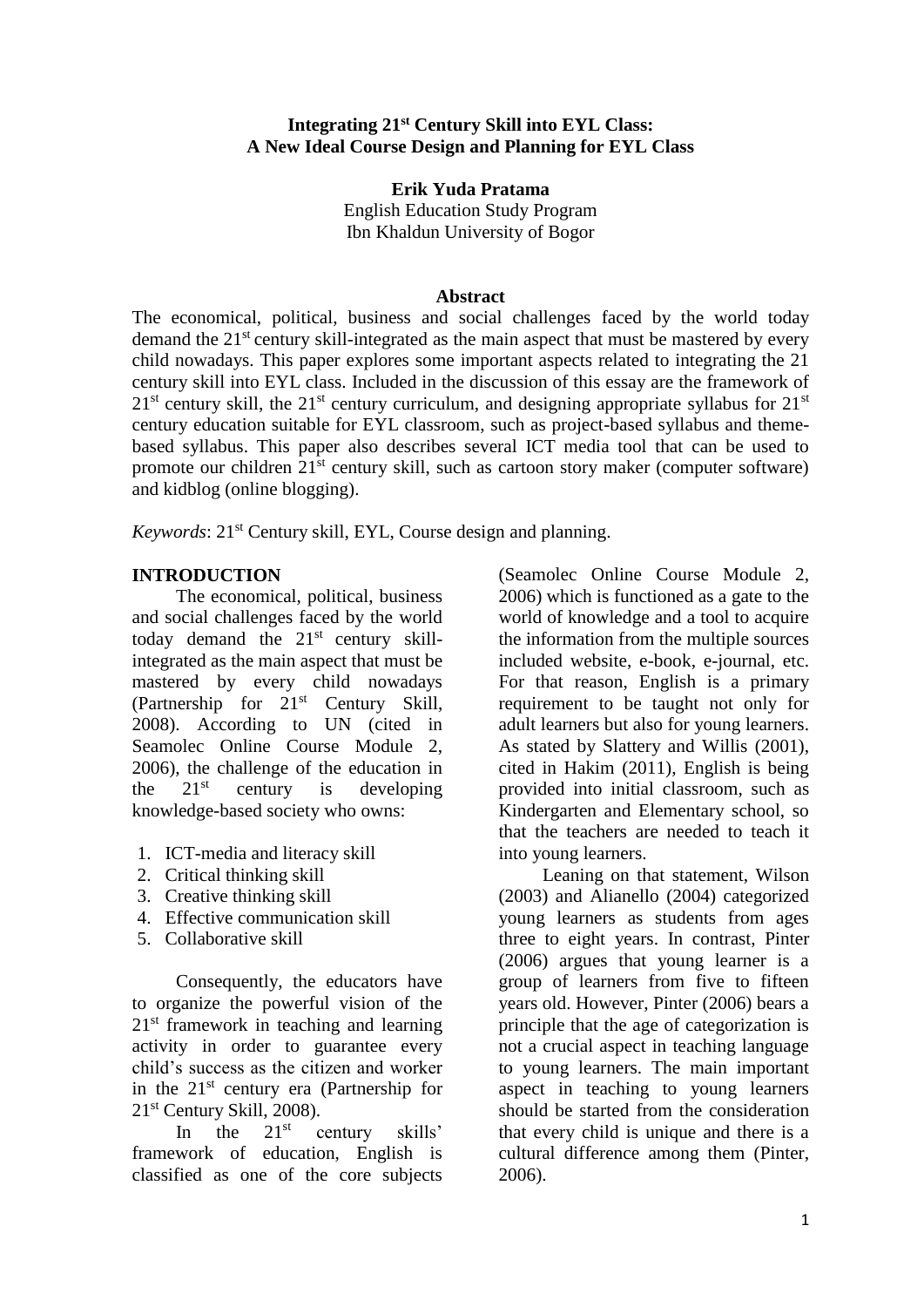Moreover, Harmer (2007) cited in Alwasilah (2012) mentions several characteristics of young learners as follows: 1). They respond to the meaning if they do not understand; 2). They often learn indirectly rather than directly, 3). Their understanding comes not just from what they see and hear, and crucially, have a chance to touch and interact with; 4). They find abstract concept such as grammar rules difficult to grasp; 5). Their generally display an enthusiasm for learning and curiosity about the world around them; 6). They have a need for individual attention and approval from the teacher; 7). They are keen to talk about themselves and their own lives as main topics in the classroom; 8). They have a limited attention span unless activities are extremely engaging, they can get easily bored.

Based on those classifications, various interactive teaching activities should be designed to maintain the children motivation to learn English and to guide them to obtain the  $21<sup>st</sup>$  century skills. One of the main elements in making successfully teaching and learning for young learners in the 21st century era is integrating ICT media into practical classroom activities. Hence, teachers should be able to use ICT media for numerous activities throughout the curriculum bearing the teaching and learning of the subject in order to meet the ideal situation in the  $21<sup>st</sup>$  century education (Becta, 2010). To this relation, curriculum and syllabus for teaching to young learners should include model for appropriate learning activities that achieve the  $21<sup>st</sup>$  century skills outcomes in order to help them to create a chance in succeeding college, life, and career (Partnership for 21st Century Skill, 2008).

In conjunction with the statement, school's curriculum and syllabus instructional planning should facilitate the students to learn in an innovative environment promoted by the use of advance technology (Partnership for 21st Century Skill, 2008).

### **REVIEW OF LITERATURE The 21st Century Curriculum for EYL Class**

Curriculum can be defined as educational design which explores about the educational purpose of the programs<br>and other main components of and other main components of curriculum involved content, methodology, and evaluation (Richards, Platt and Platt 1993, Allen cited in Nunan, 2006, see also White, 1993). In the  $21<sup>st</sup>$  century education framework, the core concept of curriculum blends thinking and innovation skills, ICT literacy, and life career skills in context of core academic subjects and across interdisciplinary themes (Oblinger and Oblinger, 2005). It also comprises methods of 21st century instruction that integrate innovative and research-proven teaching strategies, modern learning technologies, and real world resources and contexts.

Therefore, the concepts of  $21<sup>st</sup>$ curriculum must be employed in every syllabus of the school subject. In English language teaching,  $21<sup>st</sup>$  syllabus not only contains a content of teaching instruction, method, and learning objectives for teaching language (Krhanke, 1987, Lee, 1980, Dubin & Olshtain, 1997) but also includes the elements of the 21<sup>st</sup> century skills (Becta, 2010). This framework should also be implemented in any syllabus courses of English teaching including English to young learners.

To this relation, it is worth voting to what Bourke (2006) concludes, which particularly dealing with the syllabus for teaching to young learners. In his explanation, the best type of syllabus for teaching English to young learners is one which can make the children to master the target language within the acquisition-poor environment of the classroom. Moreover, Bourke (2006)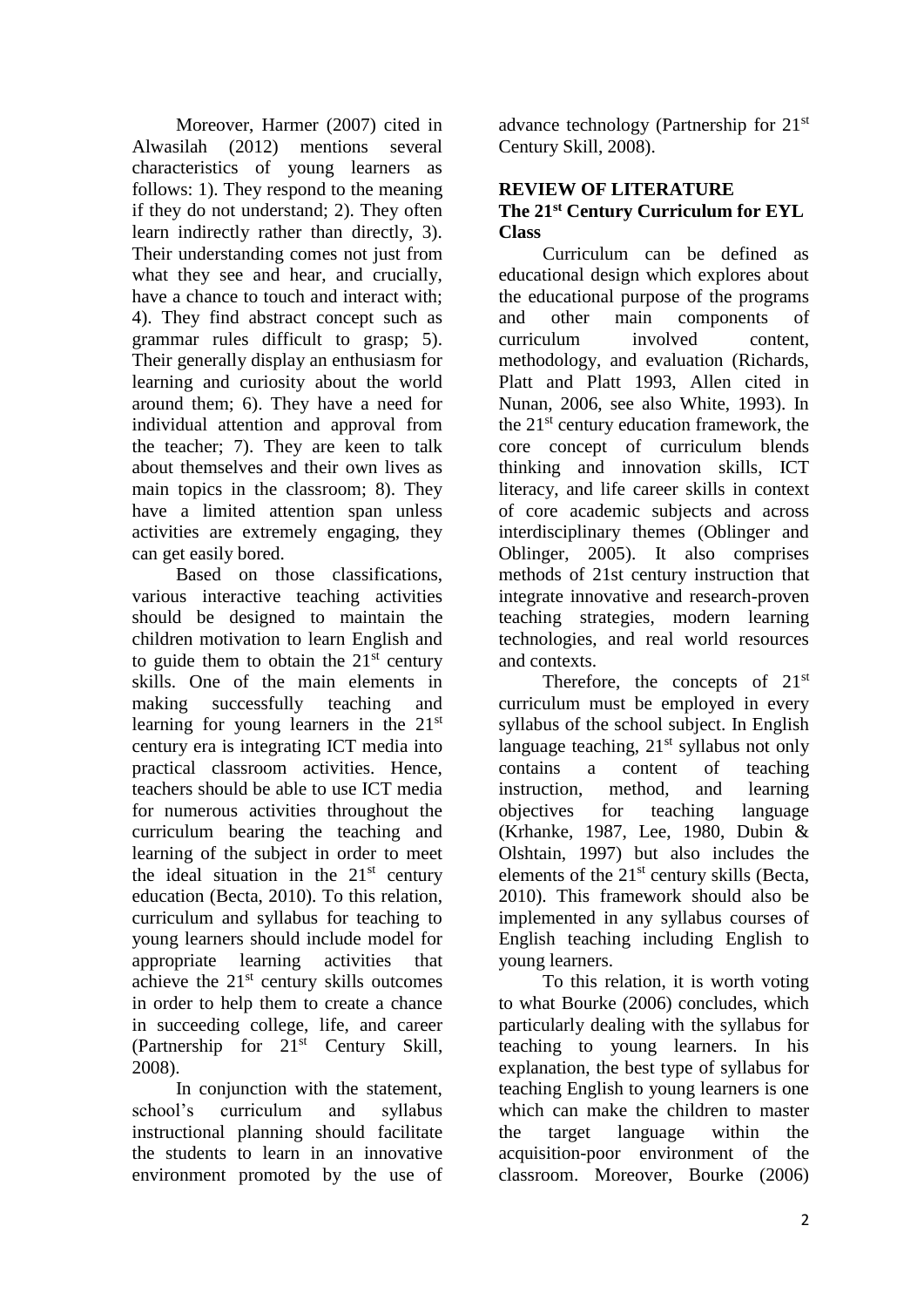explains that language teaching should relate children with their world. Therefore, the teachers and educators should make sure that the syllabus for teaching young learners should contain:

- Topics of interest to children
- Stories of all kind
- Games and fun activities
- Doing and making activities
- Songs, chants, and rhymes
- Pairworks and groupworks tasks
- Big Books
- Materials from the web
- Children's literature
- Any activity that brings acquisition into the classroom.

Therefore, some appropriate model of syllabus can possibly be developed for teaching English to young learner in this 21<sup>st</sup> century era are Theme-Based Syllabus and Project-Based Syllabus.

### *Topical-Based Syllabus*

The concept of teaching using topical-based is simple. It is the teaching of a topic or information of the language in the language being taught by the teacher with little or no direct attempt to teach the language independently from the context being taught (Krahnke, 1987). The acquisition theory that accounts for learning without explicit instruction is a learning theory related to the topical-based instruction (Krashen, 1982; Krashen & Terrel, 1983).

Most of modern schools today implement this model of syllabus in language teaching, especially in teaching young learner, with the purpose of facilitating the students to comprehend the element of language (Pinter, 2006). Topical-based seems to be most successful to teach young children (California State Board of Education, 1984).

In line with that statement, Pinter (2006) also explains topical-based may indeed benefit for teaching to young learners for several reasons; 1). Topicbased syllabus is beneficial and meaningful because all new learning experiences are deeply rooted in the same theme and children; 2).Children can see the link between various learning tasks and areas of learning.

Based on those benefits, this topical-based model is definitely relevance with the situation and the condition in this  $21<sup>st</sup>$  century era. On the other words, this model is relevant with the  $21<sup>st</sup>$  century education framework which insists the teacher to relate the students with their own world.

### *Project-Based Syllabus*

PBL means that students investigate rich and challenging issues and topics, often in the context of real world problems. Students generate ideas and provide explanations. PBL uses activities that the learners have to do for non instructional purposes outside of the classroom as a chance for language learning (Khranke, 1987).

Further, Khranke (1987) bears that the intent of PBL learning is to use learners' real-life needs and activities as learning experiences offering motivation through immediacy and relevancy.

In the  $21<sup>st</sup>$  century education, PBL models may also include other aspects of 21st century instruction such as the use of interdisciplinary content, and cooperative learning groups. PBL increases students' active engagement with content, as well as their capacity for self-directed learning, collaboration, and social interaction.

### *Blended Syllabus (From Topic to Project)*

Hudelson (1991) mentions four basics principle of learning and language learning that are surrounded in a topicbased/project-based syllabus:

1. Young learners are in the 'concrete operations' stage of cognitive development. This means that they learn through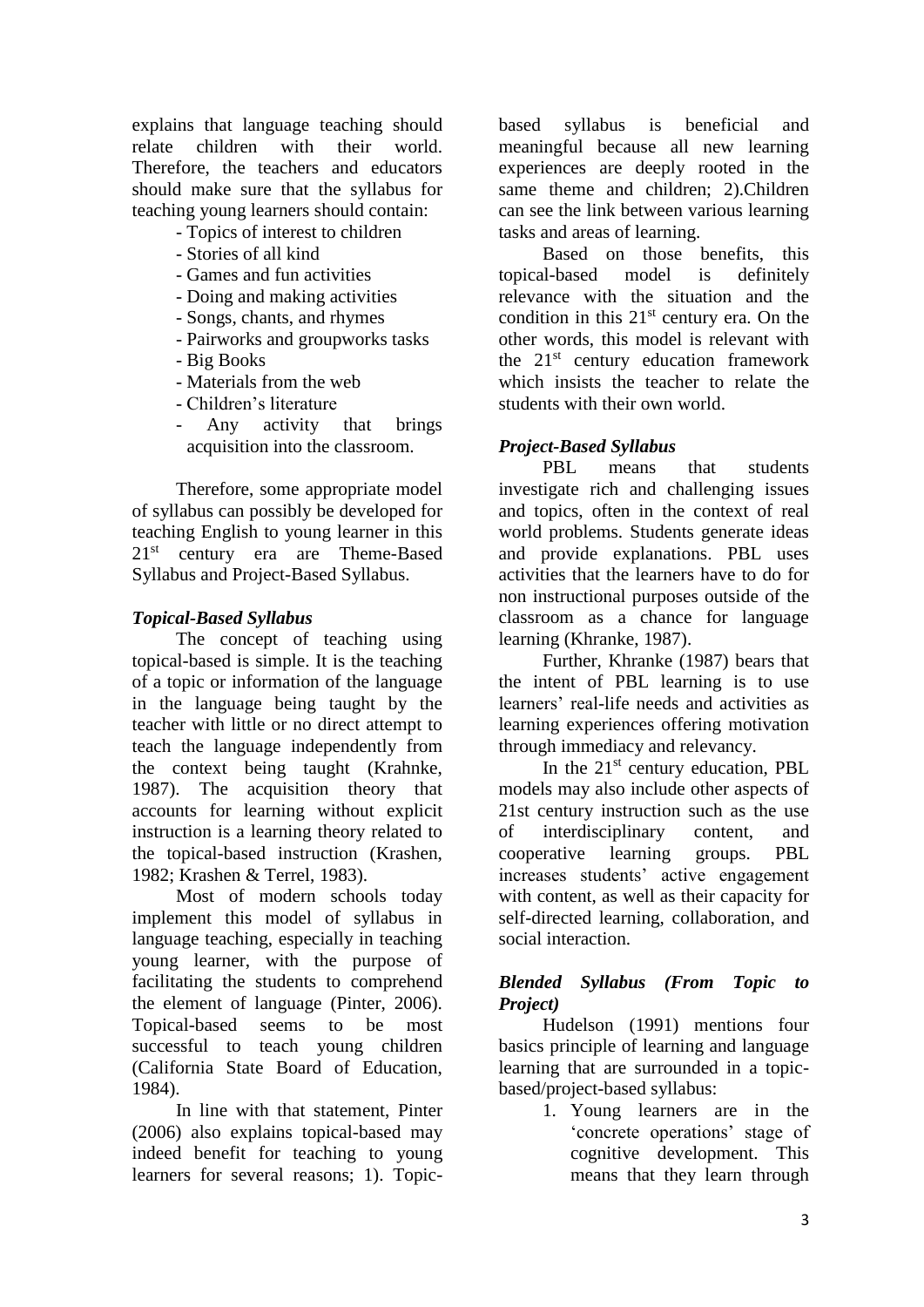hands-on experiences. It follows that in language classes children 'need to be active rather than passive; they need to be engaged in activities of which language is a part; they need to be working on meaningful tasks and use language to accomplish those tasks'.

- 2. In a group situation some members know more than others. Those who know less can learn from those who know more. Hence, children need to interact with and learn from each other. Teachers too need to interact with the children in order to challenge them to go beyond their present level of expression. This kind of contextual support is known as 'scaffolding' (Ellis 1997, p. 48).
- 3. Acquisition is a discovery process. Learners have to figure out how the language works. 'In terms of the classroom context, an implication is that learners need opportunities to use and to experiment with the new language.' Learners must be free to make errors so they can re-structure their emerging language system.
- 4. Acquisition occurs through social interaction. Meaning is constructed jointly as learners work together and exchange messages. They need to talk to each other in order to negotiate meaning.

Meanwhile, the design of topical syllabus is practically straightforward which is not aimed to give children all available information, yet rather to use the topic as a framework of instructional scaffolding in order to guide the children to explore certain aspect of a particular topic and the language related to it (Bourke, 2006). The topics discussed in the lesson are then formulated into the task that children engage in. This blended syllabus is very suitable in giving variety of the lesson to the  $21<sup>st</sup>$  century children. However, the aim of the  $21<sup>st</sup>$  century learning is to make children to be active learners (Partnership for  $21<sup>st</sup>$  Century Skill, 2008). Therefore, they can be able to produce, find, synthesize, and manipulate the information from the multiple sources.

### **ICT-Media Tool that can be Used to Promote Our Children 21st Century Skills**

In the  $21<sup>st</sup>$  century education framework, schools should facilitate the students to learn in an innovative environment promoted by the use of advance technology (Partnership for 21st Century Skill, 2008). ICT media can be also used to promote our children 21st century skills.

According Seamolec Online Course Module 2 (2006), ICT resources available can be classified into: 1). Instructional software skill; drill and practice, tutorial, simulation, instructional games, problem-solving courseware; 2. Productivity tool; word processing, spreadsheet, database, desktop publishing, data collecting tools, concept mapping tools, music editors and synthesizers, and modeling tools. One of the examples media for this learning model is Cartoon Story Maker; 3). Multimedia and hypermedia; 4). Internet which provides several online activities such as blogging, social media for teaching and learning activities i.e. Edmodo, Twitter, Facebook, Blackboard, etc.

Further, Seamolec Online Course Modul 1 (2006) explains that successful implementation ICT media-based model learning will be indeed useful in increasing the quality of teaching and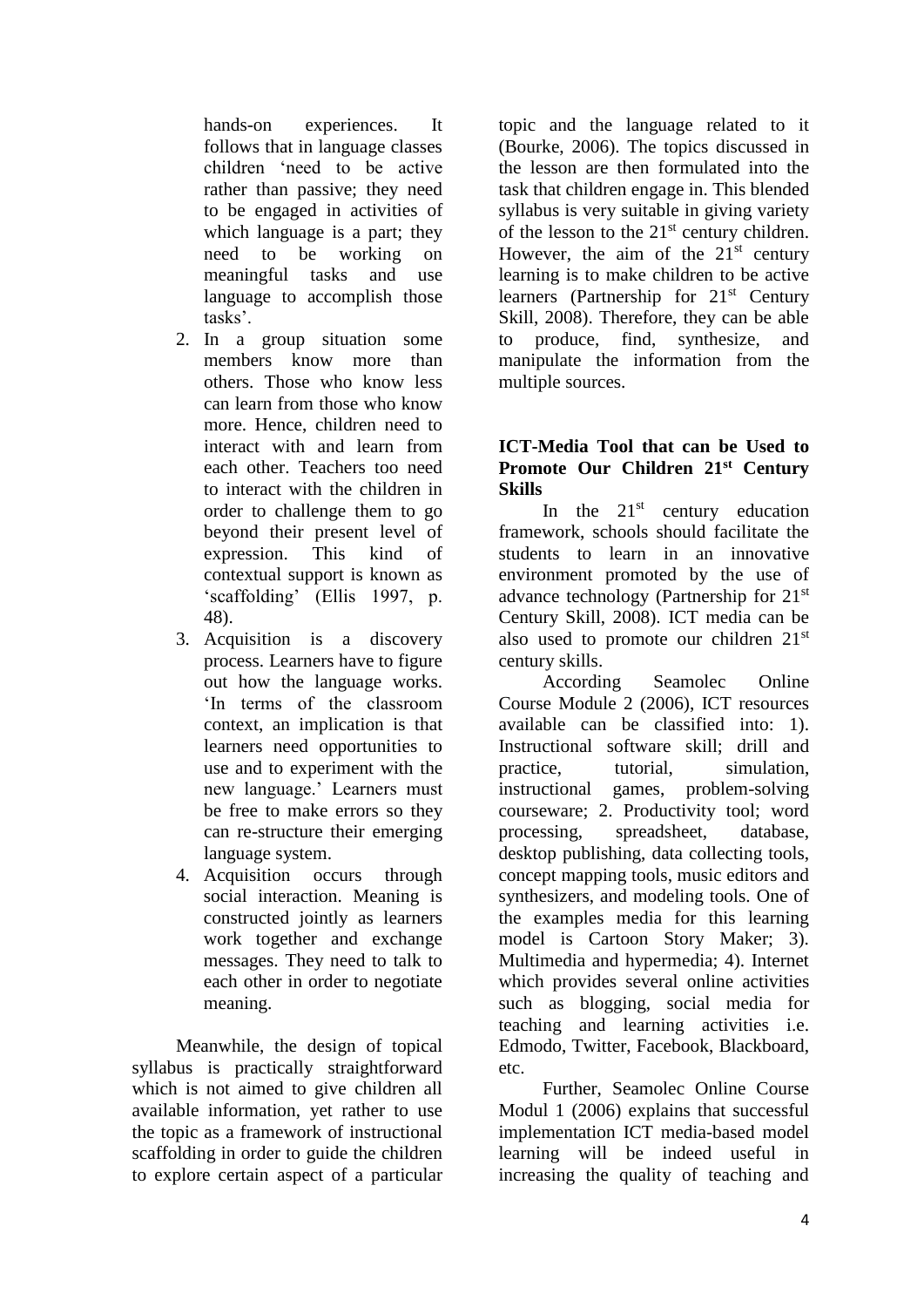learning process and in developing the 21<sup>st</sup> skills of the students.

## **COMMENT**

The economical, political, business and social challenges faced by the world today demand the  $21^{st}$  century skillintegrated as the main aspect that must be mastered by every child nowadays. One of the important aspects that may lead to the changes in education today is the emergence of ICT media as a tool to contribute a good education and to help every child to acquire the  $21<sup>st</sup>$  century skills. The emergence of ICT media also contributes to the shifting and changes in school's curriculum and syllabus instructional planning which should be designed in accordance with the 21st century education framework. In teaching and learning activities, the school and educator should facilitate the children to learn in an innovative environment promoted by the use of advance technology.

Technology-pedagogy integration becomes the main important issue in the 21<sup>st</sup> century education. Unfortunately, one of the main problems in teaching and learning process in our country is that most teachers cannot be able to integrate ICT into learning process. In fact, ICT takes a crucial part in building and developing the  $21<sup>st</sup>$  century skills of the children.

# **CONCLUSION**

In the  $21<sup>st</sup>$  century skills' framework of education, English is classified as one of the core subjects which is functioned as a gate to the world of knowledge and a tool to acquire the information from the multiple sources included website, e-book, e-journal, etc. For that reason, English is a primary requirement to be taught not only for adult learners but also for young learners. English is being provided into initial classroom, such as Kindergarten and

Elementary school, so that the teachers are needed to teach it into young learners

Topical-based syllabus and projectbased syllabus are the appropriate model of syllabus suggested by experts in teaching English to  $21<sup>st</sup>$  century children. In teaching and learning activities, those models of syllabus can be blended together as a way to acquire the  $21<sup>st</sup>$ century skills. Further, the blended syllabus for young learners must also be supported with the technological pedagogy. Successful implementation ICT media-based model learning will be indeed useful in increasing the quality of teaching and learning process and in developing the  $21<sup>st</sup>$  skills of the students.

### **REFERENCES**

- Alianello, D. (2007, March). *Early childhood education and its impact on technology.* Retrieved on March 12, 2015, from :http://tiger.towson.edu/~dalian1/res earch/paper.html
- Alwasilah, I. A. (2012). *Teacher's strategies in improving young leaners' speaking proficiency.*
- Bourke, J. M. (2006). Designing a Topic-Based Syllabus to Young Learners. *ELTJournal Volume 60/3 July 2006; doi:10.1093/elt/ccl008 279* .
- Dubin & Olshtain . (1986). *Course Design: Developing Programs and Materials for Language Learning.* Cambridge: Cambridge University Press.
- Harmer, J. (2007). *How To Teach English.* Essex: Person Education Limited.
- Hudelson, S. (1991). *EFL Teaching and Children: A Topic-Based Approach.*  English Teaching Forum.
- Krahnke, K. (1987). *Approaches to Syllabus Design for Foreign Language Teaching.* New Jersey: Prentice-Hall, Inc.